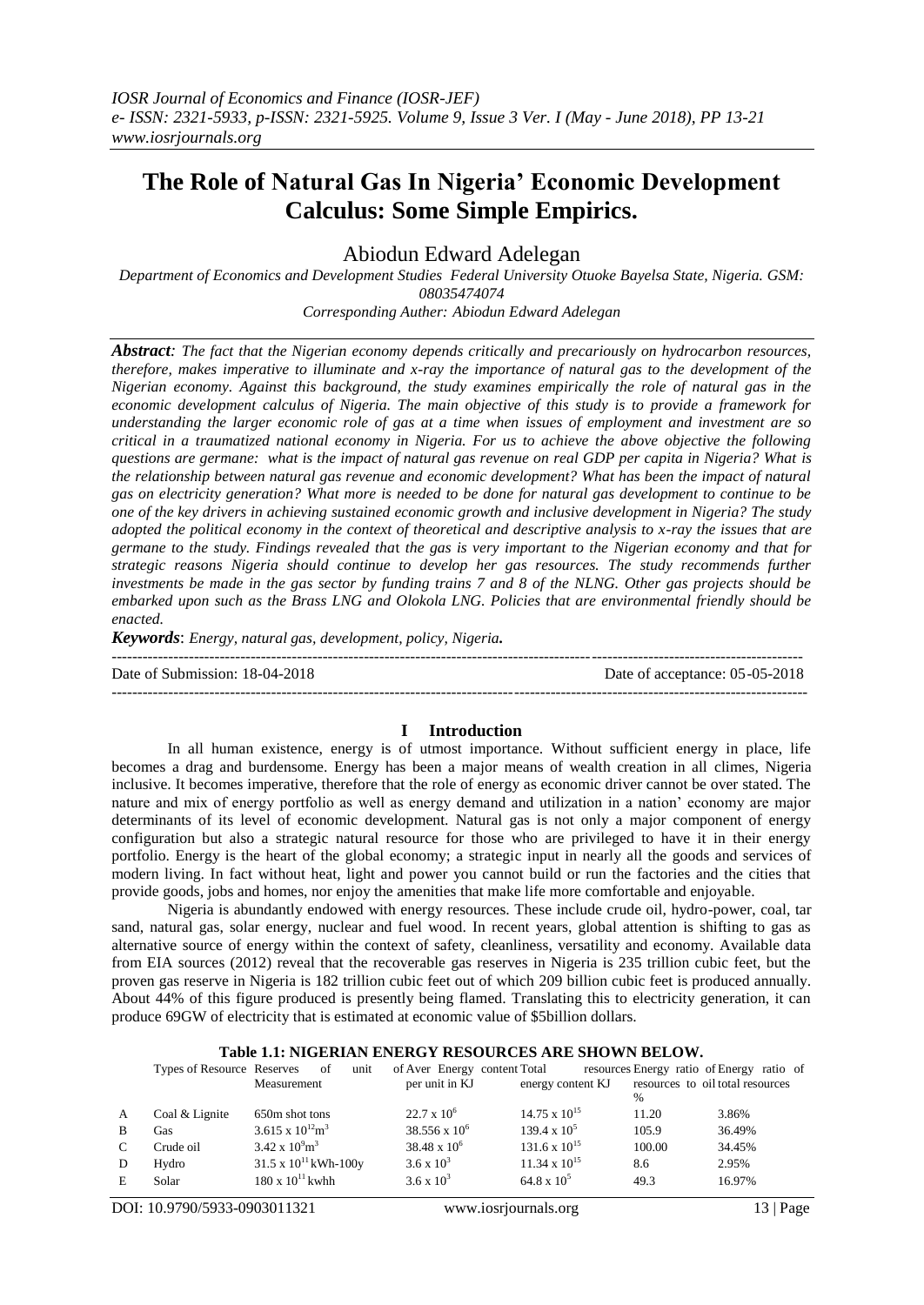F Wood fuel 25 yrs availale KJ  $2.2 \times 10^{12}$ /day  $20.075 \times 10^{15}$  15.2 5.26% Source: International Energy Agency

Oil and gas discovery has had certain impacts on the Nigeria economy both positively and negatively. On the negative side are issues of environmental degradation, resource course, militancy, oil theft, pipeline feudalization, and Dutch disease (see for instance, Adelegan and Oriavwote (2014). On the positive side, the oil sector has contributed very significantly to the country's GDP since it dethroned agriculture as the main stay of the Nigerian economy in the 1960s, Okojie and Oaikhenan (2012). Also, it has helped in government revenue generation, export earnings, energy generation, industrialization, social and infrastructural development and employment generation, see for example (Odularu,2012, Okojie and Oaikhenan,2012). Ebeneche (2009) averred that the commercialization, of natural gas reserves took three decades to materialize in Nigeria in spite of socio, political, economic and technological obstacles. For the past sixteen years, Nigeria has become a global player in the LNG market as demands continue to be robust in the Atlantic and Pacific basins respectively. Again, Nigeria has also be dependent on crude oil revenue though its attendant variability notwithstanding. Recently, with the commencement of the liquefied Natural Gas Project, natural gas has become a flagship component of the Nigerian export and revenue profile. Okojie and Oikhenan (2012) asserted that when fully harnessed, Nigeria stands to generate more revenue from natural gas than crude oil. According to Shokoye and Iledare (2014), the NLNG project was embarked upon to diversity the revenue base of the country and to reduce associated gas flaring prevalent in the Niger Delta.

Spring from the issues raised above, and the fact that the Nigerian economy depends critically and precariously on hydrocarbon resources, it therefore makes sense to illuminate and x-ray the importance of natural gas to the development of the Nigerian economy. Against this background, the study examines empirically the role of natural gas in the economic development calculus of Nigeria. The main objective of this study is to provide a framework for understanding the larger economic role of gas at a time when issues of employment and investment are so critical in a traumatized national economy in Nigeria. For us to achieve the above objective the following questions are germane: what is the impact of natural gas revenue on real GDP per capita in Nigeria? What is the relationship between natural gas revenue and economic development? What has been the impact of natural gas on electricity generation? What more is needed to be done for natural gas development to continue to be one of the key drivers in achieving sustained economic growth and inclusive development in Nigeria? The impact of this study is anchored on the fact that given the abundance of gas reserves in Nigeria, the nation should leverage on this asset to attain the goal of social optimum bliss. This is the thesis of this paper. Consequently, section two examines the development of natural gas resources within a historical context and the role of natural gas in Nigeria's economic development calculus as well highlights the major challenges facing the gas sub-sector. While in section three, we present the research methodology and model specification. In section four, discussion of findings is presented while section five concludes the paper.

#### **II Economic History Of Natural Gas Development In Nigeria.**

In this section, a concise composition of natural gas will be given and the evolution of natural gas in the context of energy use globally also will be examined and finally, we shall attempt to dovetail it to the Nigerian context. Natural gas is a colourless, sharpeless and odourless in its purest form however it is combustible and when burned, it gives a great deal of energy, Ahaotu (2007). Natural gas is clean and environmentally friendly, when burned, it emits lower levels of potentially harmful by- products into the atmosphere.

Modern man of the  $21<sup>st</sup>$  century has come to appreciate the utility of natural gas in improving everyday life. Natural gas provides us with energy to heat our homes, cook our food, generate our electricity and fire our industrial plants. Thus, it clear that natural gas has become a strategic component of modern man' energy portfolio and therefore occupies a place of importance in our lives. Natural gas is made of combustible hydrocarbon gases. It is primarily formed of methane, it can also include ethane, propane, butane and pentane. Looking at it from the view of chemistry, the kind of natural gas we use in our homes is almost pure methane.

Natural gas was first discovered in the United States of America and used as a source of energy. Although the Chinese were believed to have used natural gas around 500BC for salt water desalination. Natural gas seepages were discovered in the united states in the  $17<sup>th</sup>$  century and first gas well was dug in 1821, Bhattacharyya (p.335, 2011). In the early days of natural gas exploration, gas flaring was common due to inadequate technology and skilled manpower. At the coming of steel pipes, the transportation of natural gas was no longer a major issue in the industry. By 1931, high pressure withstanding pipes were develop that can cope with varying operating conditions. Scientific discoveries and innovations in steel pipe design and fabrication, electrical welding, corrosion protection and mechanical pipelaying. Peter (1971) opines that the above factors led to the emergence of a dynamic natural gas industry.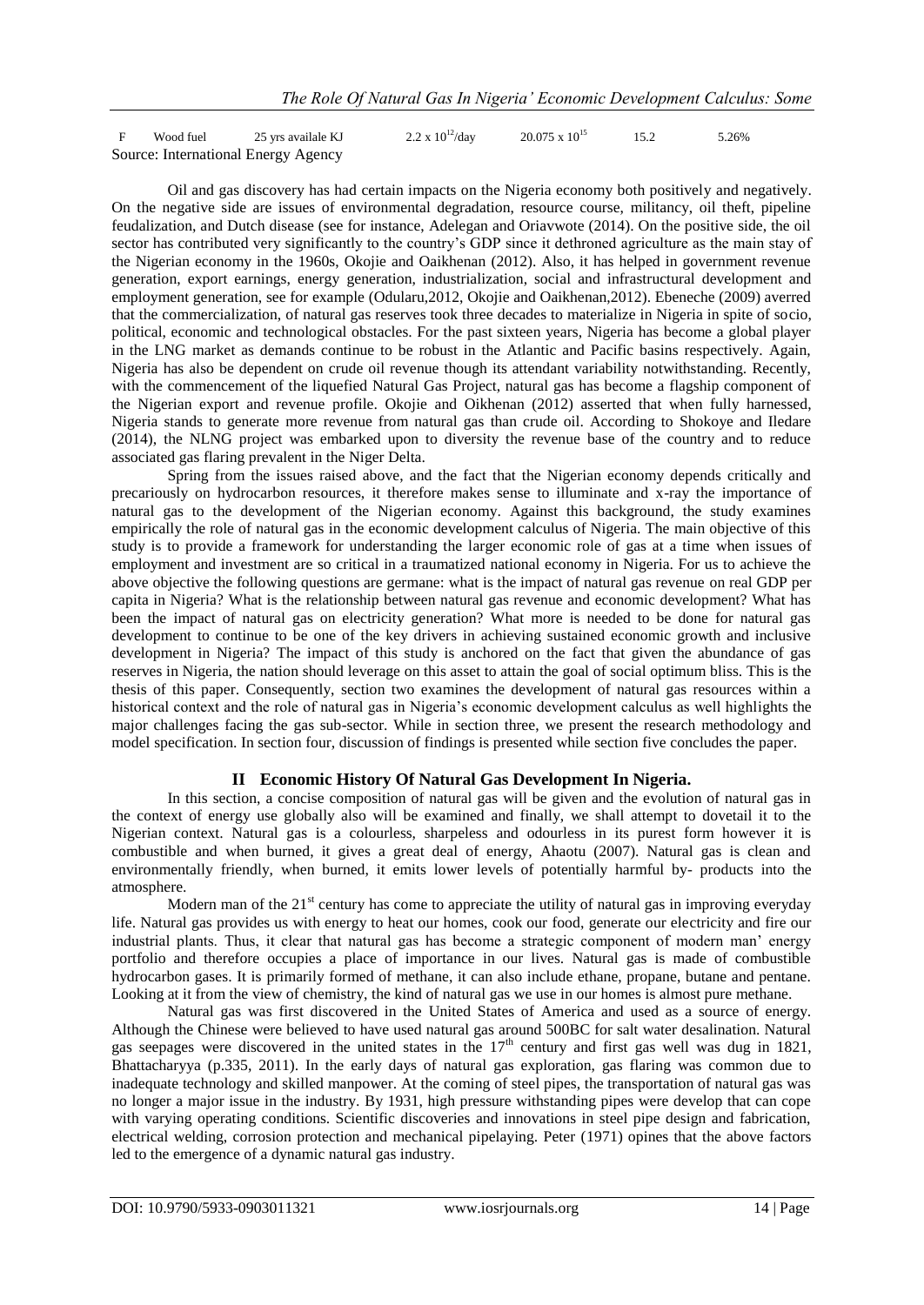In Nigeria, various governments at one time or the other have attempted to diversify the structure of the Nigerian economy. The need for a complimentary source of revenue to crude oil has been a nagging issue to the managers of the Nigerian economy especially at a time when oil revenue has nosedived in recent times. In 1966, the earliest effort at a major LNG project was conceived when the British Gas Corperation signified its intention to buy LNG from Nigeria. Unfortunately for Nigeria, the discovery of natural gas in the North Sea disorganized the fate of that project initiative. At the onset of the 1973 energy crisis, the Americans came negotiating to buy LNG from Nigeria, however, another discovery of vast quantities of natural gas from nearby Mexico and Alaska together with policy change from the Canadian end to supply more gas to the United States than it had earlier done sealed the fate of that effort. After thirty years in the wilderness of hydrocarbon space, the nexus of growing demand with declining production of gas in the Atlantic Basin, technology advances, favourable potitical environment, and strong commitment from shareholders lifted Nigeria's dream of gas exports to the reality of NLNG as it is today, Ibeneche (2009). The NLG was specifically established in 1991, and the first export was recorded in 1999. It is remarkable to note that prior to 1999, there was not gas export market in Nigeria.

#### **2.1 STATUS OF THE GLOBAL NATURAL GAS MARKET: DEMAND AND SUPPLY PROFILE**

In this section, we shall clearly but briefly present the dynamic nature of the global gas industry by taking a look at the reserves, production and consumption patterns of the industry using available data and graphics. Gas data reserves are based on either proven reserves, probable reserves or possible reserves. Estimated proven gas reserves within a given period of survey may exhibit variability, that's the reason why various reserve terminologies are used. In spite of the variability, gas reserves estimates are indispensable in studying the roles of natural gas in the global economy. Available data from EIA sources reveal that world natural gas reserves stood at  $95$  billion  $\overline{M}^3$  while potential recoverable resources amounted to over 191,000 billion  $\mathbf{M}^{3}$ .

Natural gas caught international attention in the 1950s, since then the rate of increase in global natural gas demands has thus far exceeded that of other energy resource be it crude oil, hydro and nuclear power.

The first global LNG was sold commercially in 1964 in Australia. In the 90s global liquefaction capacity was 100MPTA and rose to about 140MPTA by the year 2000. Between 2000 and 2012, liquefaction capacity had grown by more than 100%.

This was primarily driven by substantial investment in Qatar and Australia. Projections from IEA sources reveal a growing role for natural gas in the world's energy mix, with natural gas growing from 21% in 2010 to 25% in 2035.

With the fukushima disaster in Japan and the closure of all other nuclear electricity generating plants, there is opportunity for gas as fuel for power generation. In addition, newer markets are springing up especially in China, India, the Middle East, Europe and South America. China five year gasification policy, it is expected to put and to notch up the market for LNG. In Europe, the North sea production capacity is fastly dwindling and commitment to environmental preferences and the Kyoto protocol mechanism is another consideration that could change the gas game.

For instance, see the table below.

| <b>Table 1.2: NATURAL GAS IN WORLD ENERGY CONSUMPTION</b> |              |      |      |      |             |      |                |           |        |      |
|-----------------------------------------------------------|--------------|------|------|------|-------------|------|----------------|-----------|--------|------|
| Years                                                     | Coal Lignite | %    | Oil  | $\%$ | Natural Gas | $\%$ | Hydro<br>Elite | Nuclear % | Total  | $\%$ |
| 1950-1960                                                 | 1043         | 59.0 | 457  | 25.8 | 166         | 9.4  | 102            | 5.8       | 1768   | 100  |
| 1960-1970                                                 | 1500         | 49.4 | 924  | 38.4 | 404         | 13.3 | 207            | 6.9       | 3035   | 100  |
| 1970-1980                                                 | 1645         | 33.2 | 1997 | 40.4 | 931         | 18.8 | 374            | 7.6       | 4.947  | 100  |
| 1980-1990                                                 | 1907         | 26.1 | 2793 | 40.3 | 1700        | 24.6 | 622            | 9.0       | 6922   | 100  |
| 1990-2000                                                 | 2010         | 21.7 | 3893 | 42.0 | 2364        | 25.5 | 1012           | 10.9      | 9275   | 100  |
| 200-2010                                                  | 2215         | 16.3 | 4961 | 36.5 | 5000        | 36.8 | 1421           | 10.5      | 13,597 | 100  |
| 2015                                                      | 2637         | 14.5 | 6161 | 33.8 | 7210        | 39.6 | 2210           | 12.1      | 18.218 | 100  |

Source: UN World Energy Supplies 2016

We can see vividly that natural gas almost trip increased by 300% its share of world energy consumption within the period. The United States of America was originally associated with the consumption of natural gas between 1920 and 1950. Up till 1970s, the USA remained the only significant consumer of natural gas in the world. Over time, gas consumption assumed international dimension with the establishment of more gas powered industries in Western Europe, Soviet Union and Japan. Natural gas reserves have more than doubled between 1980 and 2009 (see the figure below).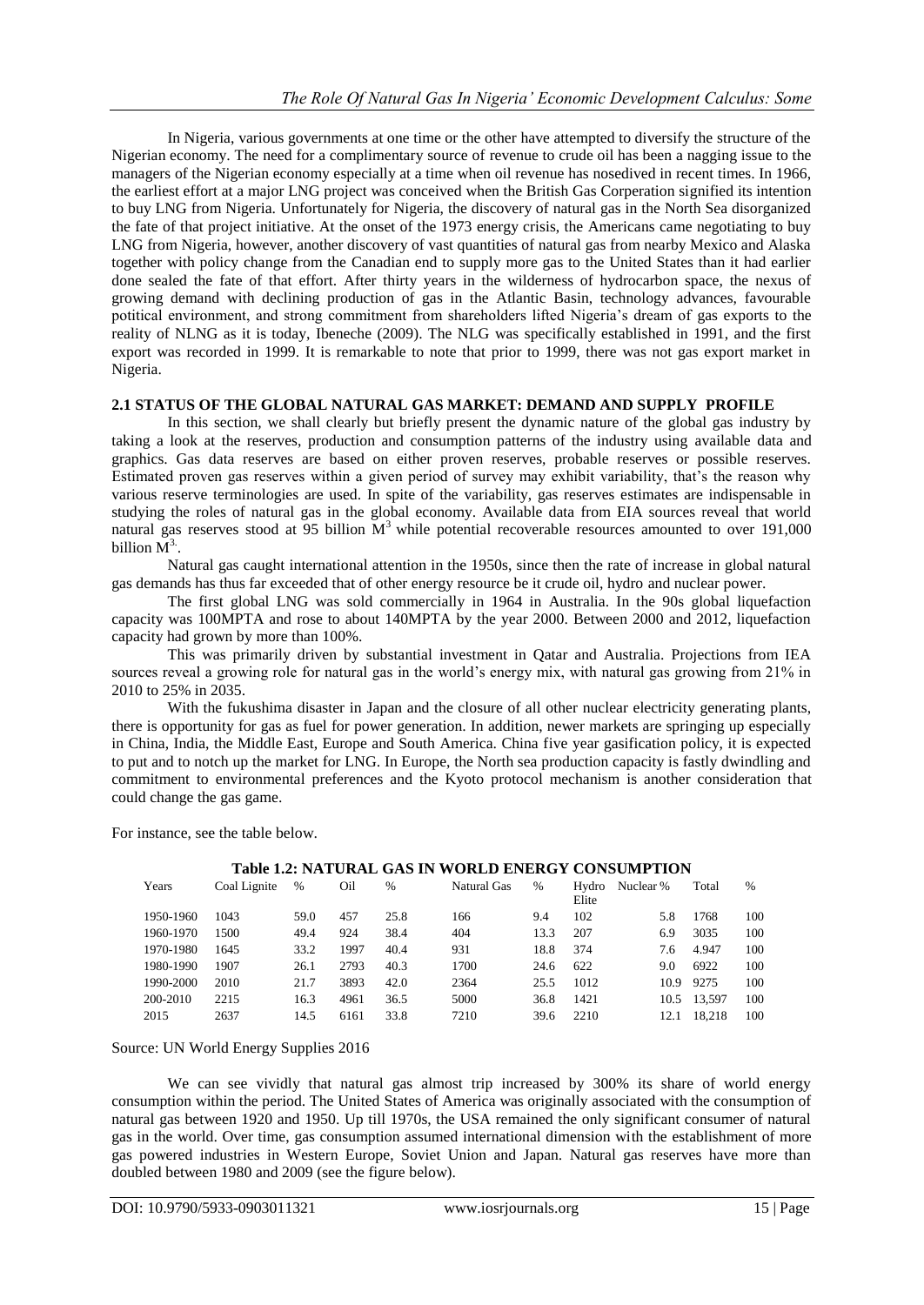Natural gas reserves in 1980 stood at 81TCM while in 2009, it was almost 188 TCM. The OECD countries hold only less than 10% of the global reserves. The Russian Federation, Iran and Qatar held more than 50% of the global natural gas reserves in 2009. We also have 18 other countries with at least 1% of the global gas reserves or about 1.8TCM of gas reserves from production perspective, it is remarkable to note that natural gas production is skewed toward countries with small reserves are generally exploiting their resources more intensively than those with large reserves. Bhattachayya (2011) points that the reserve to production ratio varies widely for instance, from about 5 years for the United Kingdom in 2009 to close to 300 years for Qatar. At the present level of gas consumption, the available reserves will last for 63 years.

The demand for natural gas is skewed to developed countries. Available data from EIA (2010) source indicate that the OECD countries accounted for 75% of the global gas demand in 1965 and this declined to 49% in 2009. Three distinct markets are discernable in the gas industry. We have the North American market, the European market and the Asia-Pacific market. By virtue of supply-demand imbalances, there is the development of trade in natural gas. At present too modes of transportation are prevalent in the market. We have pipelines transportation and transportation upon liquefaction as liquefied natural gas. In 2009, 877 BCM volume of gas was traded, of which piped gas trade accounted for 72%.

The three gas markets identified earlier on accounted for more than 80% of global gas trade. Europe had a 45% share in the gas trade in 2009, followed by Asia-Pacific and North America. LNG is the dominant means of supply in Asia Pacific where 89% of the import takes place in the form of LNG, however in the rest of the world; piped gas transport is the common means of supply. Sterns (2007) surmised that almost one half of the gas supply in Europe comes from other European countries, the maturity of European supply and the growing demand in the region is making Europe heavily dependent on foreign gas supply.

In the Asia-Pacific market, the major players are Japan, South Korea, India, Taiwan and China. The Japanese promoted the policy of using natural gas for electricity after the first oil crisis. Prior to the first oil crisis the country was vulnerable due to excessive dependence on imported fuel oil for electricity generation. The major suppliers of gas include Indonesia, Malaysia and Brunei. Qatar and Australia have also acquired a significant market share in the LNG sales in this region. For now, in the absence of viable alternatives and with the versatility of fossil fuels, fossil fuels are expected to be dominant in world energy consumption through to 2030 based on projections from available data sources from IEA. Policy changes with respect to climate change and reduction of carbon dioxide and other emissions will go a long way to determine fossil fuel consumption. By reason of its environmental friendliness, natural gas will continue to be a dominant fuel of choice for power generation which will increase the demand for natural gas. LNG is perceived by gas consumer as providing diversity and security of supply. In the Asia Pacific markets where Indonesia's supply is in decline in her Arum and Botang plants, demand for LNG in the region is expected to be robust.

From IEA reference scenario, demand for natural gas grows by 2.1% per year from 2,854 Bcm in 2005 to 4,779 Bcm in 2030. It is expected that gas demand will increase the most in developing countries. It is also expected that the biggest regional increase will occur in the Middle East. Furthermore, the United States of America and Europe will continue to remain leading consumers of gas by 2030. China and India are strongly showing promises of being emerging consumers. Gas reserves are declining in the major consuming nations and demand is growing, this will lead to increase in gas needs over time. Under this market scenario, LNG is expected to play an increasing significant role. We can discern from the analysis so far that natural gas has come to be a preferred fuel in the development world and in emerging developing countries by because of threat of climate change and consequent search for low-carbon fuels.

#### **2.3 GAS DEMAND AND SUPPLY IN NIGERIA**

The inadequacy and inefficiency associated with development and management of energy sector has been responsible for supply-demand gap in spite of abundance of energy resources in Nigeria. The gas industry is not well developed in Nigeria despite its huge potential CBN (2003) surmised that the major reason for this is the high cost of requirements for installation facilities and distribution network. Others include poor incentives for potential investors, poor infrastructure facilities, lack of investment in information, and undeveloped export markets.

Gas demand is expected to grow as a result of improvement in the operations of major consumers of gas. Also, there is a growing consciousness towards increased natural gas consumption in the country. Gas is consumed in commercial quantities by fertilizer companies and power generating companies. Since the adoption of the Associated Gas Framework Agreement (AGFA), domestic gas users were classified into commercial, parastatals and quasi-parastatals the commercial users include cement factories and 18 industrial users in Lagos, Ota, Ikorodu and Port-Harcourt.

Most of natural gas extraction and processing facilities are owned by multinational oil companies while the distribution and marketing of gas is carried out by private companies.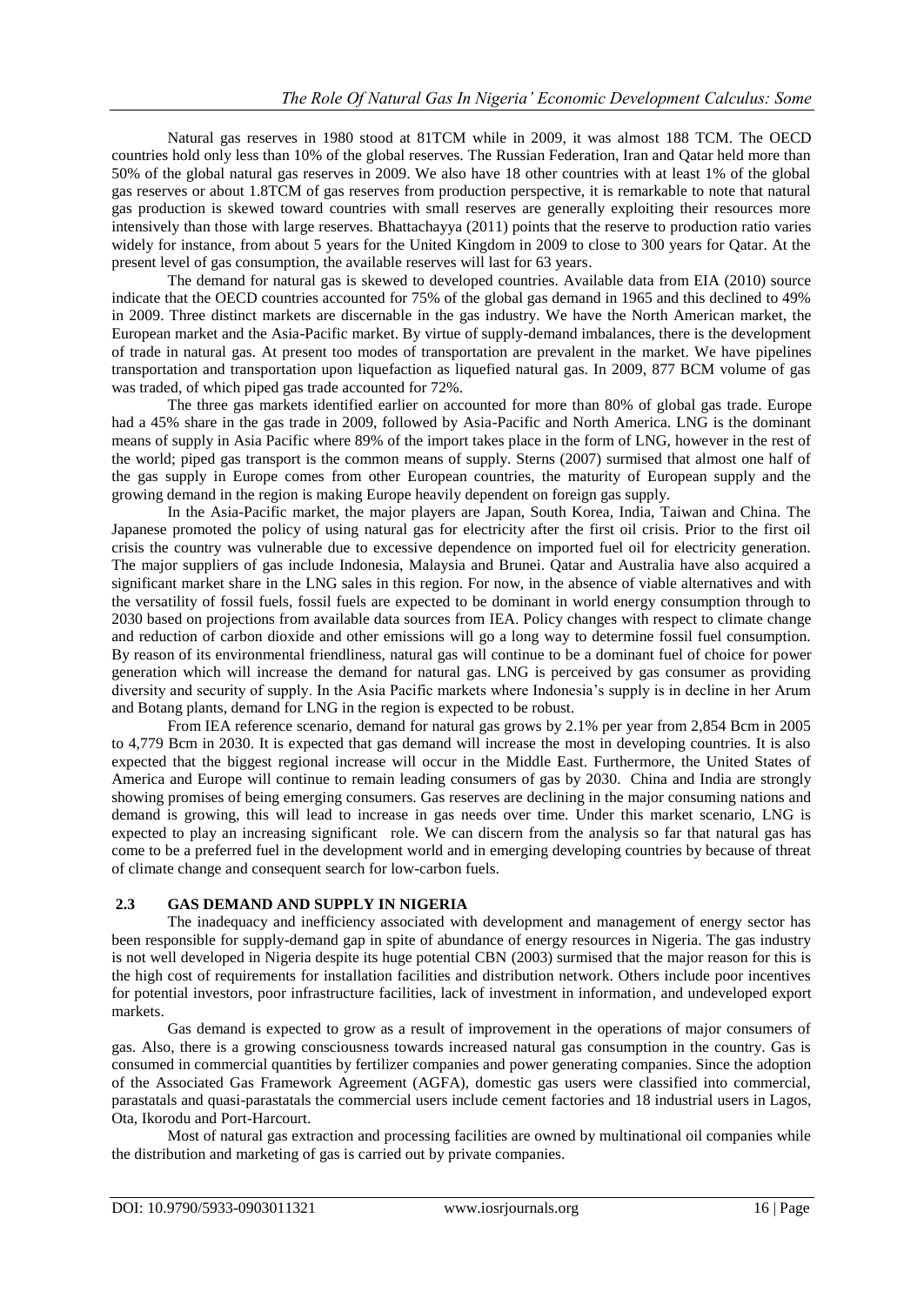The power sector consumes the highest volume of gas in Nigeria in line with what' obtainable in continental Europe, America and Japan. Costing gas infrastructural facilities in Nigeria are mostly owned by the Nigerian Gas Company. It maintains about 1,158TCM of gas transmission pipelines through the Eastern and Western pipelines system.

#### **POWER SITUATION IN NIGERIA**

A major obstacle to economic growth and human development in Sub-Saharan Africa is chronic power generation deficit across the continent. Installed power generation capacity in the 48 countries in the Sub-Saharan Africa totals just 80GW- about the same as the Republic of Korea. South Africa accounts for more than half of that capacity. The continent not only suffers from acute shortage of power but even when power is grudgingly. There are opportunities for gas pipeline infrastructure development in Nigeria taking into consideration the huge population in Kano, Kaduna, Abuja and other inland cities. Potential gas supplies to these cities could spark off the possibilities of industrial demand. The major challenge is volume aggregation.

The West Africa Gas Programme is another avenue but the issue with this programme is that it has a history of unreliability but has potential of being expanded and extended to Ghana and Cote d' Ivorie with huge returns. With appropriate pricing of about \$2.50 per MMBTU as against the present & 0.50, there is huge market for domestic gas supply. But as at now there is a need to incentivize gas investment in Nigeria.

The creation of gas based industries that use energy as fuel and feed stock. The idea is to produce semifinished and finished goods domestically while emphasizing the role of small – to – medium sized firms. This could spark off the needed industrial parks in Nigeria. The greater the positive impact of money spent in terms of creating additional jobs across the larger economy. Available it is very costly. Available data from EIA sources indicate that Nigeria alone has enough discovered gas to generate over SOGW of power for 30 years. Consequent upon this abundance of gas in Nigeria, the country should leverage on it and break the yoke of power outages. The sufficiency of gas resources together with strategic investments in the sector, the barrier of darkness will certainly be shattered. The use of gas as power generation fuel has a number of advantages. For instance, modern combined-cycle gas turbine (CCGT) generators operate at very high thermal efficiencies can be constructed more quickly and for lower unit cost than coal or hydropower plants. Burning gas emits 30% less than oil. This simply means that gas is environment friendly when compared with oil and coal as fuel. Still on the use of gas for electricity, gas supplied to the domestic power sector can bring benefits to the economy in the contest of reduced cost and increased supply of electricity. Also, for an economy like Nigeria's that has an acute generation deficit, cost reduction can come from lower consumption of diesel in stand-by generators. The benefits of natural gas exploitation is discussed in the following section.

#### 2.4 **THE CONTRIBUTION OF NATURAL GAS IN NIGERIA'S ECONOMIC DEVELOPMENT CALCULUS.**

Generally, the gas sector contributes to economic growth in two ways. First, the gas sub-sector being a strategic part of the energy sector create jobs and value by attracting, transforming and distributing energy goods throughout the economy. Also, the availability of gas underpins the rest of the economy. In the same vein, economists group gas related jobs into three categories; direct jobs held by individuals who are employed by firms in the sector to produce and deliver energy products; indirect jobs represent positions created in industries that supply the gas sector with goods and services; Induced jobs result from salaries paid workers in the first two groups. These workers spend their incomes and create demand for goods and services, thereby increasing aggregate demand and employment in unrelated industries. The gas sector has deep supply chains and high pay, indirect and induced jobs represent an imported part of its overall economics contribution. The employment multiplier effect measures the contribution that the sector makes to the economy through the indirect and induced jobs it creates. The larger this, the greater the positive impact of money spent in terms of creating additional jobs across the larger economy.

Since the first shipment of LNG in 1999, the gas sector has made sustainable impacts on the Nigeria economy. These impacts are in the area of employment opportunities, industrialization, contributions to government revenues, Gross Domestic Product, foreign exchange reserves, supply of energy to industry, agriculture and social welfare in terms of home use for example cooling and heating.

#### **Employment opportunities through Industrialization**

The gas sector has helped in sustaining jobs in the petrochemical industries both directly and indirectly. The major component of this sustainability of the industry is the availability natural gas to power the industry and serves as feed stocks to the production of industrial petrochemicals. Presently, about 82% of organic chemicals are supplied by natural gas and crude oil. Through the process of industrial thermal and catalytic dehydrogenation and polymerization, industrial petrochemicals like ammonia, ethylene and methanol are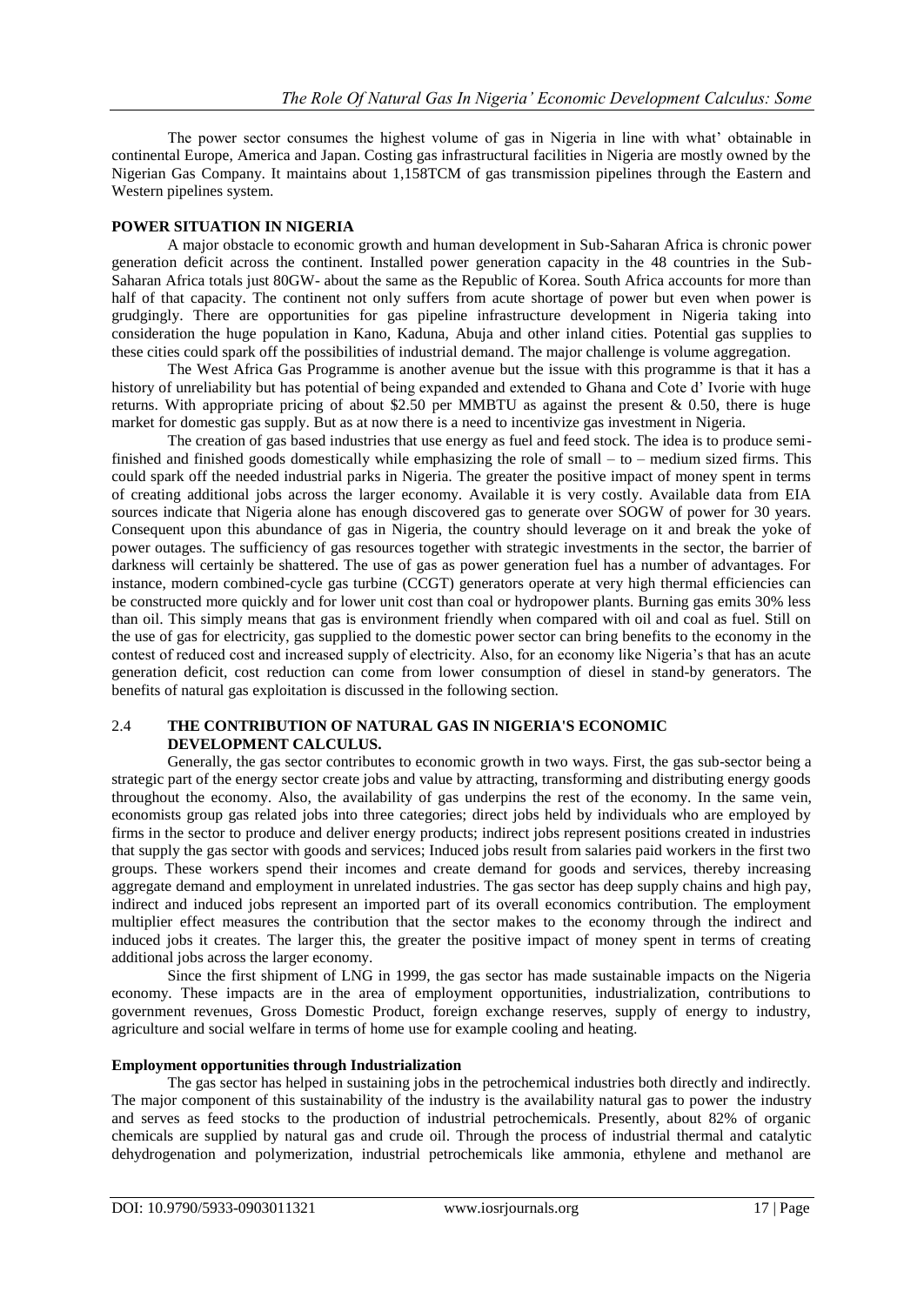obtained from natural gas. The petrochemical industries have done well in Nigeria, and have enhanced industrial development especially in manufacturing and communication sectors

#### **Improved agricultural productivity**

A major essential input into agricultural productivity is the application of fertilizers to the soil to enhance crop growth and yield. The use of Nitrogenous fertilizers, herbicides and fungicides, irrigational piping, mulching with plastic films, packaging and storage of food items are basically from the rise of natural gas in fertilizers producing films. Ammonia, urea and nitrate fertilizers are all products from the fertilizers producing industries which have helped in no small measure in improving agricultural productivity as well as helped in creating new jobs and sustaining existing jobs in the agricultural sector. Available estimate on the Benue basin scheme would require additional 26,000 metric tons of polyvinyl chloride (PVC). The flour mills and noodles producing firms consume several millions of plastic and polyethylene films annually to deliver their products to consumers.

#### **Power generation**

The gas sector has contributed immensely to electricity generation in Nigeria. Natural gas is used in driving steam and gas turbines as a fuel for power generation. The power sector stands out as the largest consumer of natural gas. The sector accounts for about 72% of gas consumed in Nigeria. Some power stations use gas to fire their steam and gas turbines such as Ijora, Afam, Egbin, Ughelli and Sapele power stations. The uses of gas for electricity generation hold the ace for uninterrupted power supply in Nigeria, given the abundance of gas.

#### **Contribution to GDP, export earnings and government revenue.**

The gas sector has contributed 4% to Nigeria's GDP and has earned substantial revenue to the government. Omotowa (2013) stated that the NLNG has generated over US \$60 billion revenue in its 13 years of existence. Again, the NLNG is fulfilling its mandate of diversifying the revenue base of the economy as well as helping to reduce gas flaring, in short it accounts for 50% flare reduction in Nigerian. Furthermore, NLNG contributes 7% to the global LNG and produces 65% liquefied petroleum Gas (LPG) in the Nigerian market.

#### **CHALLENGES IN THE GAS SECTOR**

The gas sector has been plagued by myriads of challenges which undermined its optimal development over the years. The Nigerian gas sector is facing some of the following problems:

#### 1. **Poor funding of investments**

The Federal Government's delays in responding to funding issues have impaired the development of gas sector. Delays in the payment of cash calls to the joint venture operators have a discouraging effect on the go operators. Poor funding is responsible for the abandonment of the Olokola LNG project and the Trans-Sahara gas pipeline project.

#### 2. **Communal and Environmental Issues**

Frequent communal disturbances have taken their tolls on the oil and gas industry as oil and gas bearing communities clamour for higher stake in oil operations.

#### 3. **Technological Innovations**

The development of high technology to explore unconventional gas resources which were uneconomical to produce in the past is now in place. The potential of natural gas supplies from shale gas, tar sands and coral bed methane could transform the world's energy markets and shrink the NLNG gas market.

#### 4. **Competition in the global LNG market.**

Qatar has been a phenomenal growth in her LNG drive. Between 2006 and 2011, its output jumped from 20MTPA to 80MPTA and has capacity to do more. Australia has 20 trains of LNG facilities, in spite of the fact that she has about 60% of Nigeria' gas reserves. For NLNG, it is struggling with producing 22MPTA, to drive it up to 30MPTA has been very challenging. Some countries in the East African region notably Mozambique and Tanzaria will join the tray in 2018 thereby shrinking further the NLNG market.

#### 5. **Logistics Issues**

The logistics of gas exploitation and transportation facilities is a major issue due to paucity of huge investments required for the realization of the domestic gas sub-sector. The costs of setting up LNG facilities have been raising, as a result increased costs of sourcing strategic material such as steel and nikel. Costs are expected to escalate by 9.5% annually. The issue of gas transportation in the domestic market is still a nagging problem. As at now, we do have enough pipeline system to help in supplying gas to homes, offices, schools, hotels and hospitals.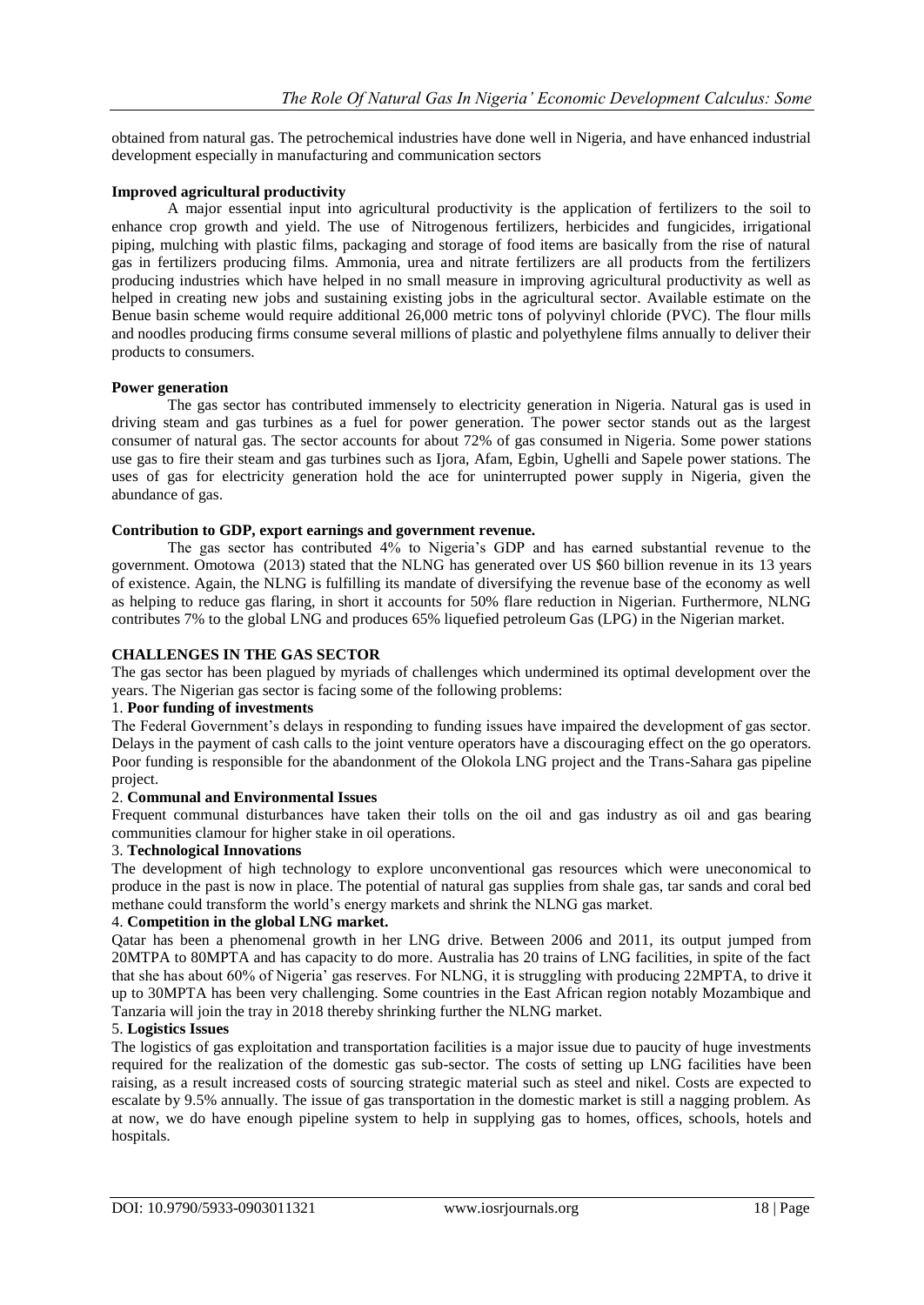#### 6. **Skill gaps issues**

Insufficient manpower and lack of experience on the part of contractors and sub-contractors. The industry is basically knowledge and technology based, hence the absence of sufficient manpower is a major challenge to the industry.

### **III Method Of Study**

#### **Data Sources and Method of Analysis**

The study employed data that are secondary in nature. The annual time series data was obtained from the World Bank Indicators and International Energy Agency sources.. We employed co-integration and error correction mechanism (ECM) and OLS as our estimation technique.

#### **Model Specification**

In modeling the roles of natural gas in the economic development scenario of Nigeria, we specify two models to capture the impact of natural gas on real GDP per capita in Nigeria.

Following earlier works such Odularu (2005) and Interri (2009), we specify a mathematical functional relationship:

#### **Model.** RGDPC=f(NGR, OR) …………….(1)

Where RGDPC = Real GDP per Capita NGR = Natural Gas Rent (revenue from natural gas) GOR = Grude Oil Rent (Revenue from crude oil sale)  $\mu$  = Error Term  $\overline{1}$ The econometric equation becomes; [  $RGDPPC = \beta_0 + \beta_1 NGR + \beta_{2G} OR + \mu$ …………..(2) [ Where  $\beta_0$  = Intercept and  $β_1$ ,  $β_2$  are coefficient of parameters' estimate Apriori,  $\beta_1$ ,  $\beta_2 > 0$  and  $E(\mu) = 0$ .

#### **ADF UNIT ROOT TEST RESULT**

It is a common knowledge in economic literature that most time series variables are non-stationary and using non-stationary variables to run regression might lead to spurious results, Granger and Newbold (1974), Chibber and Wingnbergan ( 1988) that will yield only meaningless results thereby rendering any forecast and any policy recommendation based on such result as untenable. We avoided this pitfall by conducting the Augmented Dickey Fuller test of unit roots.

#### **ADF UNIT ROOTS RESULT**

#### **Table 4.1**

| <b>Variable</b> | Level            |                   |       |        |
|-----------------|------------------|-------------------|-------|--------|
|                 | <b>ADF</b> Value | 5% Critical Value | Prob. | Remark |
| <b>RGDPPC</b>   | 3.717            | $-2.936$          | 1.000 | I(0)   |
| <b>NGR</b>      | $-3.185$         | $-2.936$          | 1.000 | I(0)   |
| <b>GOR</b>      | 3.183            | $-2.936$          | 1.000 | I(0)   |
| <b>ARDPPC</b>   | $-4.184$         | $-2.938$          | 0.002 | I(1)   |
| $\triangle NGR$ | $-4.877$         | $-2.938$          | 0.000 | I(1)   |
| $\triangle GOR$ | $-4.877$         | $-2.938$          | 0.000 | I(1)   |

#### **Source: Authors computation from E-View**

From the ADF Augmented Dickey Filler test, the three variables were non-stationary at levels but become stationary upon first differencing. This therefore motivates us to conduct the Johansen co-integration test to confirm the existence of a long run relationship.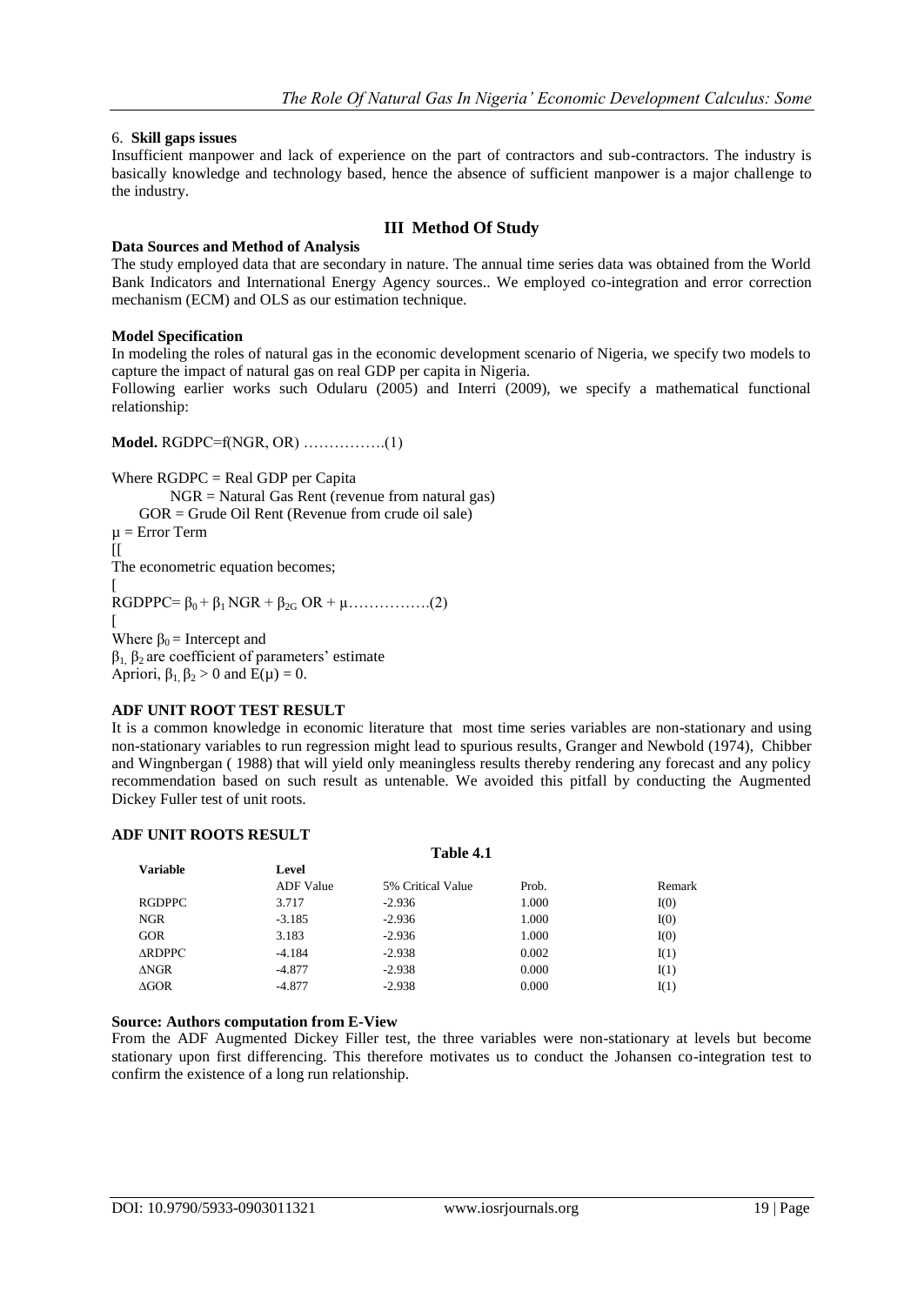Johansen-Jeliseus Test

|                                        | <b>TABLE 4.2: Trace statistic</b> |                |       |
|----------------------------------------|-----------------------------------|----------------|-------|
| <b>Hypothesized</b>                    | <b>Trace</b>                      | 5%             |       |
| No. of $CE(S)$                         | <b>Statistic</b>                  | Critical Value | Prob. |
| None                                   | 34.517                            | 29.797         | 0.710 |
| At most 1                              | 5.872                             | 15.494         | 0.710 |
| Course Authors semputation from F View |                                   |                |       |

**Source: Authors computation from E-View**

|                                                | <b>TABLE 4.3: Maximum Eigen Value</b> |                |        |  |
|------------------------------------------------|---------------------------------------|----------------|--------|--|
| <b>Hypothesized</b>                            | Trace                                 | 5%             |        |  |
| No. of $CE(S)$                                 | <b>Statistic</b>                      | Critical Value | Prob.  |  |
| None                                           | 28.644                                | 21.131         | 0.0036 |  |
| At most 1                                      | 5.766                                 | 14.264         | 0.643  |  |
| <b>Source: Authors computation from E-View</b> |                                       |                |        |  |

Given that the probability values of the hypotheses at most 1 equation is co-integrated at 5% level of significance in both Trace and Maximum Eigen value, both statistic indicate one co-integrating equation.

RGDP=  $\beta_0 + \beta_1 NGR + \beta_2 OR + \mu$ , we estimate an error correction model. This is consequent upon the fact that, RGDPPC, NGR and OR are integrated of order one 1(0) and their residuals stationary after differencing. The combination of the 1(1) variable is a long run relationship between the variables while a relationship between the first difference of RGDPPC, NGR and GOR becomes the short run relationship.

| Table 4.4 : ECM Result. Dependent Variable: LRGDPPC |             |                       |             |          |  |  |
|-----------------------------------------------------|-------------|-----------------------|-------------|----------|--|--|
| <b>Variable</b>                                     | Coefficient | <b>Std. Error</b>     | t-Statistic | Prob.    |  |  |
| $L(RGDPPC(-1))$                                     | 0.322804    | 0.419113              | 1.016821    | 0.3227   |  |  |
| $L(RGDPPC (-2))$                                    | 0.419966    | 0.520246              | 1.352745    | 0.1635   |  |  |
| LNGR                                                | 1.256669    | 0.073112              | 3.691559    | 0.0013   |  |  |
| $LNGR$ (-2)                                         | 0.121032    | 0.066433              | 2.244717    | 0.0411   |  |  |
| LGOR                                                | $-2.296704$ | 0.055131              | 2.242736    | 0.3413   |  |  |
| $LGOR(-1)$                                          | $-0.100791$ | 0.083014              | 1.183607    | 0.22881  |  |  |
| $ECM(-1)$                                           | $-0.614083$ | 0.175355              | $-3.729063$ | 0.0012   |  |  |
| C                                                   | 3.116282    | 0.856424              | 3.943407    | 0.0007   |  |  |
| R-squared                                           | 0.580528    | Mean dependent var    |             | 0.102500 |  |  |
| Adjusted R-squared                                  | 0.225909    | S.D. dependent var    |             | 4.065866 |  |  |
| S.E. of regression                                  | 3.777249    | Akaike info criterion |             | 5.786701 |  |  |
| Sum squared resid                                   | 230.3407    | Schwarz criterion     |             | 6.327960 |  |  |
| Log likelihood                                      | $-76.98721$ | Hannan-Quinn criter.  |             | 5.799260 |  |  |
| F-statistic                                         | 1.695920    | Durbin-Watson stat    |             | 2.123114 |  |  |
| Prob(F-statistic)                                   | 0.157752    |                       |             |          |  |  |

Source: Author's computation, 2017.

From the estimate, it is shown that the coefficient for the error term ECM has the right sign and is statistically significant. That is, natural gas rents have impacted on economic development in Nigeria in the period under consideration but reverse is the case for oil rents. This is the reality of economic outcomes in Nigeria, although the government has received huge revenues from the sales of crude oil but this has not impacted on the wellbeing of the people. The issues of systemic corruption, skewed fiscal federalism and gross underdevelopment of oil and gas bearing communities are still endemic in the Nigerian economy. **[[**

#### **POLICY IMPLICATION OF FINDINGS**

The sign on the coefficient of crude oil rent did not conform to a priori expectation, the sign is negative and not significant. This has implications for the national economy. It simply means that the oil sector with its high revenues to the economy has not translated to economic development in the country as majority of the people are plagued with underdevelopment issues of poverty, unemployment, infrastructural deficits, insecurity, low level of life expectancy and general low standard of living. In addition to the above, the parsimonious ECM result indicates that gas rent both at the current and lag levels conformed to a priori expectation and significantly influence economic development in Nigeria.

From the estimate, it is shown that the coefficient for the error term ECM has the right sign and is statistically significant. The ECM coefficient is high at 61% indicating that the speed of adjustment to long run equilibrium is fairly high. That is, natural gas rents have impacted on economic development in Nigeria in the period under consideration but reverse is the case for oil rents. This is the reality of economic outcomes in